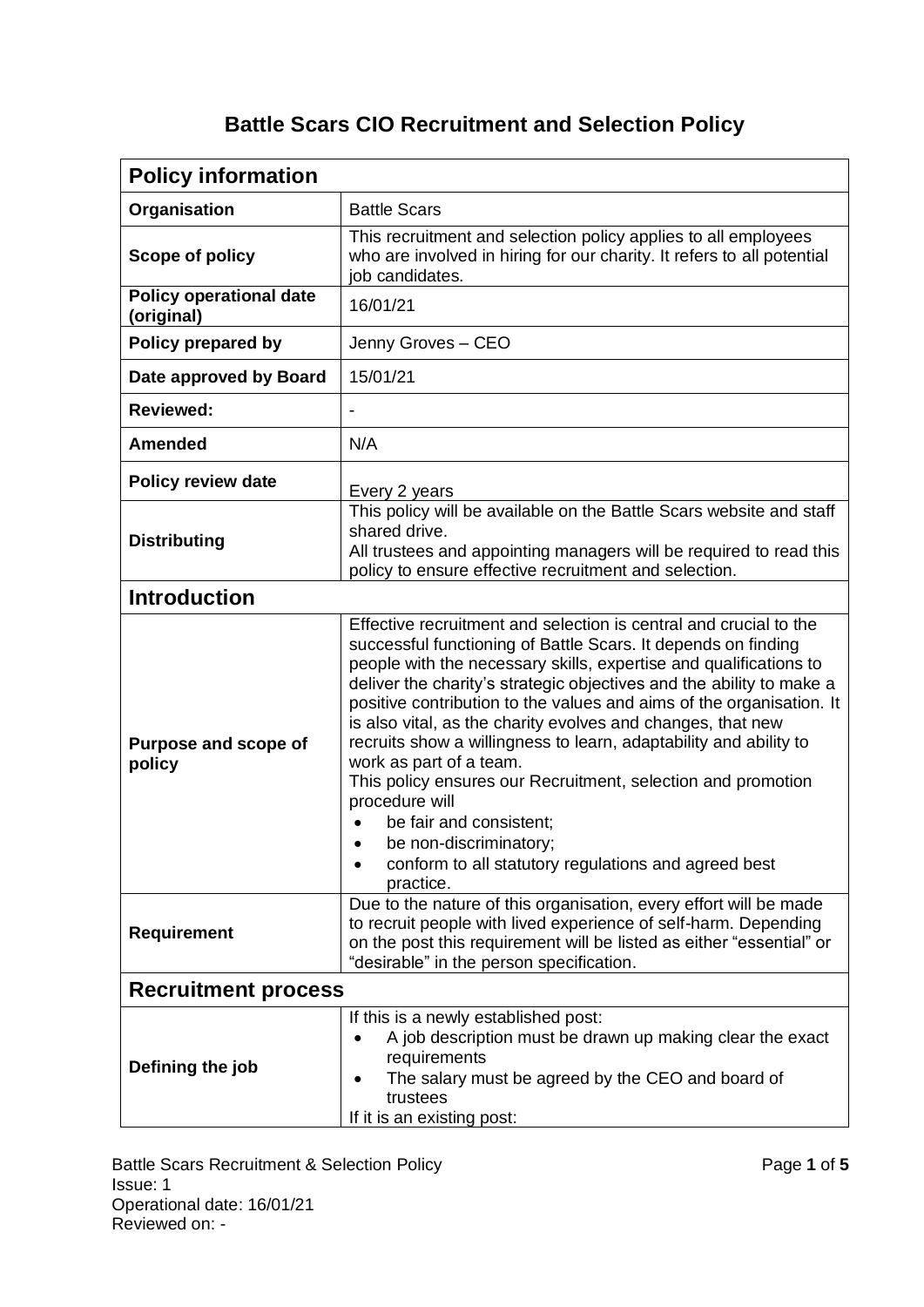|                           | It must be decided if an exact replacement is required or<br>$\bullet$<br>If the requirements need to be revised and the job<br>$\bullet$<br>description and person specification updated.                                                                                                                                                                                                                                                                                                                                                                                                                                                                                                                                                                                                                                                                                                                                                                                                                                                 |  |  |  |
|---------------------------|--------------------------------------------------------------------------------------------------------------------------------------------------------------------------------------------------------------------------------------------------------------------------------------------------------------------------------------------------------------------------------------------------------------------------------------------------------------------------------------------------------------------------------------------------------------------------------------------------------------------------------------------------------------------------------------------------------------------------------------------------------------------------------------------------------------------------------------------------------------------------------------------------------------------------------------------------------------------------------------------------------------------------------------------|--|--|--|
|                           | That appropriate funding is secured or<br>$\bullet$                                                                                                                                                                                                                                                                                                                                                                                                                                                                                                                                                                                                                                                                                                                                                                                                                                                                                                                                                                                        |  |  |  |
| <b>Requirements</b>       | Adequate funding is available<br>$\bullet$                                                                                                                                                                                                                                                                                                                                                                                                                                                                                                                                                                                                                                                                                                                                                                                                                                                                                                                                                                                                 |  |  |  |
| <b>Finding candidates</b> |                                                                                                                                                                                                                                                                                                                                                                                                                                                                                                                                                                                                                                                                                                                                                                                                                                                                                                                                                                                                                                            |  |  |  |
|                           | These will be the advertising options:                                                                                                                                                                                                                                                                                                                                                                                                                                                                                                                                                                                                                                                                                                                                                                                                                                                                                                                                                                                                     |  |  |  |
| <b>Advertising</b>        | Internal ad amongst existing staff and volunteers (by email<br>$\bullet$<br>and via the volunteer Facebook group). Posts will always be<br>advertised internally in the first instance, to provide<br>continuous development of existing members of staff (see<br>Promotions policy) and volunteers unless the trustees and<br>CEO agree that this is not appropriate due to the specialist<br>skills required for the post involved.<br>Unsuccessful shortlisted candidates from previous<br>$\bullet$<br>recruitment rounds for other or similar posts may be<br>considered<br>External ad (e.g. VAL, Forum Central)<br>Social media<br>All external ads must emphasise the survivor-led and run nature<br>of the organisation.<br>Closing dates for applications will be clearly stated.                                                                                                                                                                                                                                                |  |  |  |
|                           | Jargon, complicated phrases and gender-specific language will<br>be avoided.                                                                                                                                                                                                                                                                                                                                                                                                                                                                                                                                                                                                                                                                                                                                                                                                                                                                                                                                                               |  |  |  |
| <b>Candidate pack</b>     | The candidate pack must include:<br>job description which must include:<br>a list of the main duties and responsibilities of the post<br>$\circ$<br>personal specification - the essential and desirable<br>$\circ$<br>qualifications and experience expected from candidates<br>information on Battle Scars<br>$\bullet$<br>information on the project<br>terms and conditions of employment including salary<br>application form<br>equality and diversity monitoring form<br>closing date for applications<br>٠<br>indication of interview dates (e.g. w/c dd/mm/yy)<br>In drawing up the job description and terms and conditions of<br>employment Battle Scars will ensure the Equality and Diversity<br>policy is followed.<br>Jargon, complicated phrases and gender-specific language will<br>be avoided.<br>It will be clearly stated that unless applicants hear by a certain<br>date, that they can assume they have not been shortlisted.<br>Feedback will not be offered to non-shortlisted candidates<br>(unless asked for). |  |  |  |
| <b>Application</b>        | The standard application form will need to be submitted so<br>that candidates can be judged on the basis of comparable<br>information. CV's will not be accepted.<br>Applicants will be asked to specify whether they wish to<br>declare any disabilities, and whether there are any                                                                                                                                                                                                                                                                                                                                                                                                                                                                                                                                                                                                                                                                                                                                                       |  |  |  |

Battle Scars Recruitment & Selection Policy Page **2** of **5** Issue: 1 Operational date: 16/01/21 Reviewed on: -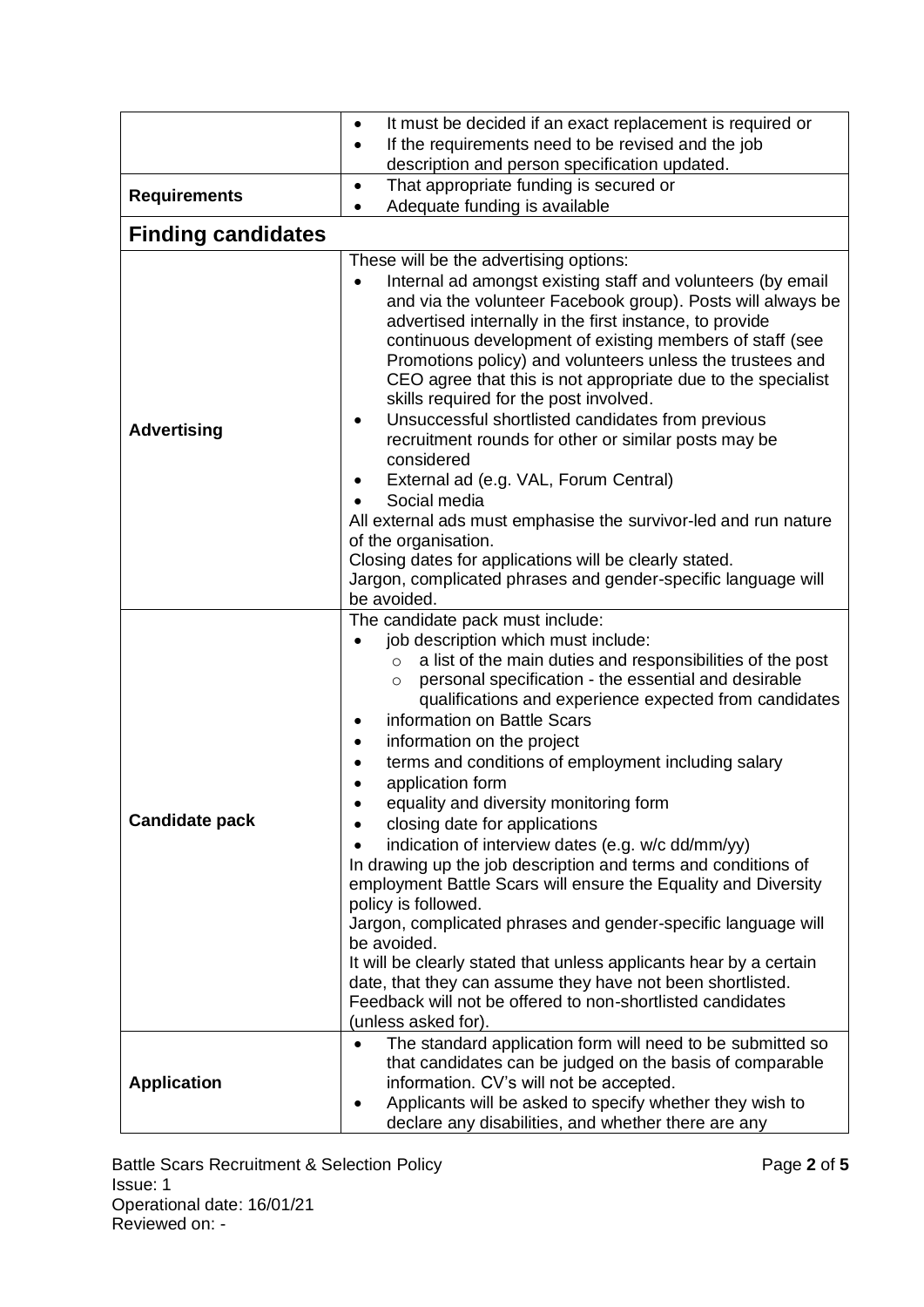|                          |           | reasonable adjustments needed for them to attend an                                                               |
|--------------------------|-----------|-------------------------------------------------------------------------------------------------------------------|
|                          |           | interview. All applicants with a disability who meet the                                                          |
|                          |           | essential criteria for a job will be interviewed and                                                              |
|                          |           | considered on their merits.                                                                                       |
|                          | ٠         | Applicants will be required to supply the names and                                                               |
|                          |           | addresses of two people from whom references can be                                                               |
|                          |           | obtained, one of which should normally be the applicant's                                                         |
|                          |           | current or most recent employer. A reference from their                                                           |
|                          |           | volunteer manager/leader/supervisor will also be accepted.                                                        |
|                          |           | If the applicant is unable to provide referees, they will be                                                      |
|                          |           | advised to contact the manager leading the recruitment                                                            |
|                          |           | process to discuss before applying.                                                                               |
|                          | $\bullet$ | Successful candidates for regulated posts that involve                                                            |
|                          |           | working with children or vulnerable adults, finance or legal                                                      |
|                          |           | work will be required to provide the necessary                                                                    |
|                          |           | documentation in order to complete a Disclosure and                                                               |
|                          |           | Barring check. Posts which require such a disclosure will be                                                      |
|                          |           | clearly indicated in the job description.                                                                         |
|                          |           | Applicants will also be required to declare if they are related                                                   |
|                          |           | to any member of staff within the organisation. Canvassing<br>of members of the organisation is not permitted. No |
|                          |           | manager should be put into a position where they are asked                                                        |
|                          |           | to interview a person to whom they are related.                                                                   |
|                          | $\bullet$ | All information relating to the data collected in the equality                                                    |
|                          |           | and diversity monitoring form will be hidden from all those                                                       |
|                          |           | involved in the recruitment and selection process. The                                                            |
|                          |           | information collected will be solely used for the purposes of                                                     |
|                          |           | equality monitoring.                                                                                              |
|                          | $\bullet$ | All completed applications forms are private and                                                                  |
|                          |           | confidential and should only be made available to those                                                           |
|                          |           | directly involved in the recruitment and selection process.                                                       |
| <b>Selection process</b> |           |                                                                                                                   |
|                          | $\bullet$ | All application forms received by the closing date will be                                                        |
|                          |           | collated and supplied to the interview panel for shortlisting                                                     |
|                          |           | purposes.                                                                                                         |
|                          | ٠         | The panel will be provided with the job description and                                                           |
|                          |           | person specification.                                                                                             |
|                          | $\bullet$ | A shortlist of candidates will be drawn up for interview,                                                         |
|                          |           | based entirely on merit and suitability for the post but taking                                                   |
| <b>Shortlisting</b>      |           | account of the organisation's responsibilities in relation to                                                     |
|                          |           | Equality legislation.<br>Other than in exceptional circumstances, reasonable notice                               |
|                          | $\bullet$ | will be given to ensure that candidates have sufficient time                                                      |
|                          |           | to prepare for and make the necessary arrangements to                                                             |
|                          |           | attend the interview.                                                                                             |
|                          | ٠         | Non-shortlisted candidate applications will be destroyed at                                                       |
|                          |           | the end of the selection process.                                                                                 |
|                          | $\bullet$ | Interviews will be held by a panel comprising of ideally three                                                    |
| Interviewing             |           | persons, but a minimum of two persons.                                                                            |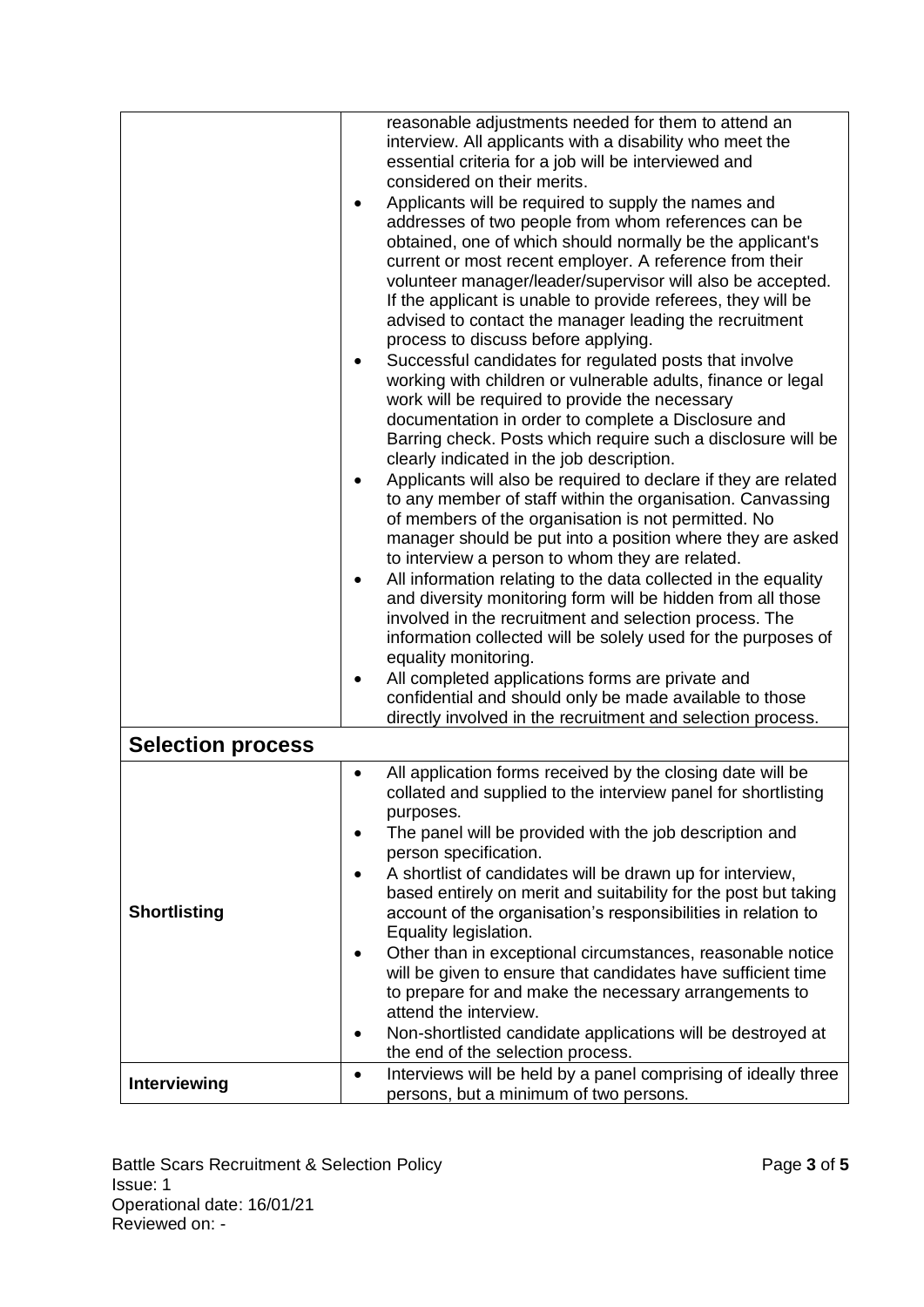|                            | The members of the interview panel will encourage<br>$\bullet$<br>candidates to be at ease during the interview, in order that<br>they can give a fair and accurate impression of themselves.<br>A set of questions will be agreed by the interview panel in<br>$\bullet$<br>advance and will be developed from the current job<br>description for the post. The panel will seek to develop<br>questions which will allow candidates to give examples of<br>their previous experience, display how they would handle<br>different situations or a task may be assigned to them. If a<br>task is assigned, reasonable notice and relevant information<br>will be given to ensure that candidates have sufficient time<br>and information to prepare.<br>All candidates will be asked the same questions in the<br>٠<br>same order, and their responses rated as agreed by the<br>panel. The panel will each have a copy of the questions and<br>will score independently of each other during the interview.<br>Time is allocated between interviews for the panel to<br>discuss each candidate and to award a total points score.<br>Additional notes may be made by the panel during the<br>interview.<br>An interview is a two-way process, and candidates will be<br>٠<br>given every opportunity to ask questions about the<br>organisation, to ensure that they have a full understanding<br>of the post for which they are applying and the way the<br>organisation operates.<br>All appointments will be made strictly on merit and related<br>$\bullet$<br>to the requirements of the job.<br>All interviewed candidates will be notified of the outcome of<br>$\bullet$<br>the selection process as soon as possible, either by<br>telephone or email.<br>$\bullet$ |
|----------------------------|------------------------------------------------------------------------------------------------------------------------------------------------------------------------------------------------------------------------------------------------------------------------------------------------------------------------------------------------------------------------------------------------------------------------------------------------------------------------------------------------------------------------------------------------------------------------------------------------------------------------------------------------------------------------------------------------------------------------------------------------------------------------------------------------------------------------------------------------------------------------------------------------------------------------------------------------------------------------------------------------------------------------------------------------------------------------------------------------------------------------------------------------------------------------------------------------------------------------------------------------------------------------------------------------------------------------------------------------------------------------------------------------------------------------------------------------------------------------------------------------------------------------------------------------------------------------------------------------------------------------------------------------------------------------------------------------------------------------------------------------------------------------------|
|                            | References will only be requested for the successful<br>candidate following the offer of employment.<br>All offers of employment will be made conditional upon:                                                                                                                                                                                                                                                                                                                                                                                                                                                                                                                                                                                                                                                                                                                                                                                                                                                                                                                                                                                                                                                                                                                                                                                                                                                                                                                                                                                                                                                                                                                                                                                                              |
|                            | Receipt of two satisfactory references (see Application<br>$\circ$<br>paragraph above)<br>Proof of the right to work in this country<br>$\circ$<br>Disclosure and Barring Service check if appropriate.<br>$\circ$<br>If the successful candidate rejects the offer of employment,<br>the runner up will be offered the job following agreement of<br>the members of the panel.<br>All unsuccessful candidates' application forms and interview                                                                                                                                                                                                                                                                                                                                                                                                                                                                                                                                                                                                                                                                                                                                                                                                                                                                                                                                                                                                                                                                                                                                                                                                                                                                                                                              |
|                            | notes will be retained for one year from the date of<br>interviews taking place. After this date they will be<br>destroyed.                                                                                                                                                                                                                                                                                                                                                                                                                                                                                                                                                                                                                                                                                                                                                                                                                                                                                                                                                                                                                                                                                                                                                                                                                                                                                                                                                                                                                                                                                                                                                                                                                                                  |
| <b>Probationary period</b> | For fixed-term posts of up to a year, the probationary period will<br>be three months. For longer term posts, the probationary period<br>will be 6 months.<br>At the halfway point of this period, a review meeting will take<br>place between the post holder and their line manager to discuss<br>progress. At the end of the probationary period, employees will                                                                                                                                                                                                                                                                                                                                                                                                                                                                                                                                                                                                                                                                                                                                                                                                                                                                                                                                                                                                                                                                                                                                                                                                                                                                                                                                                                                                          |